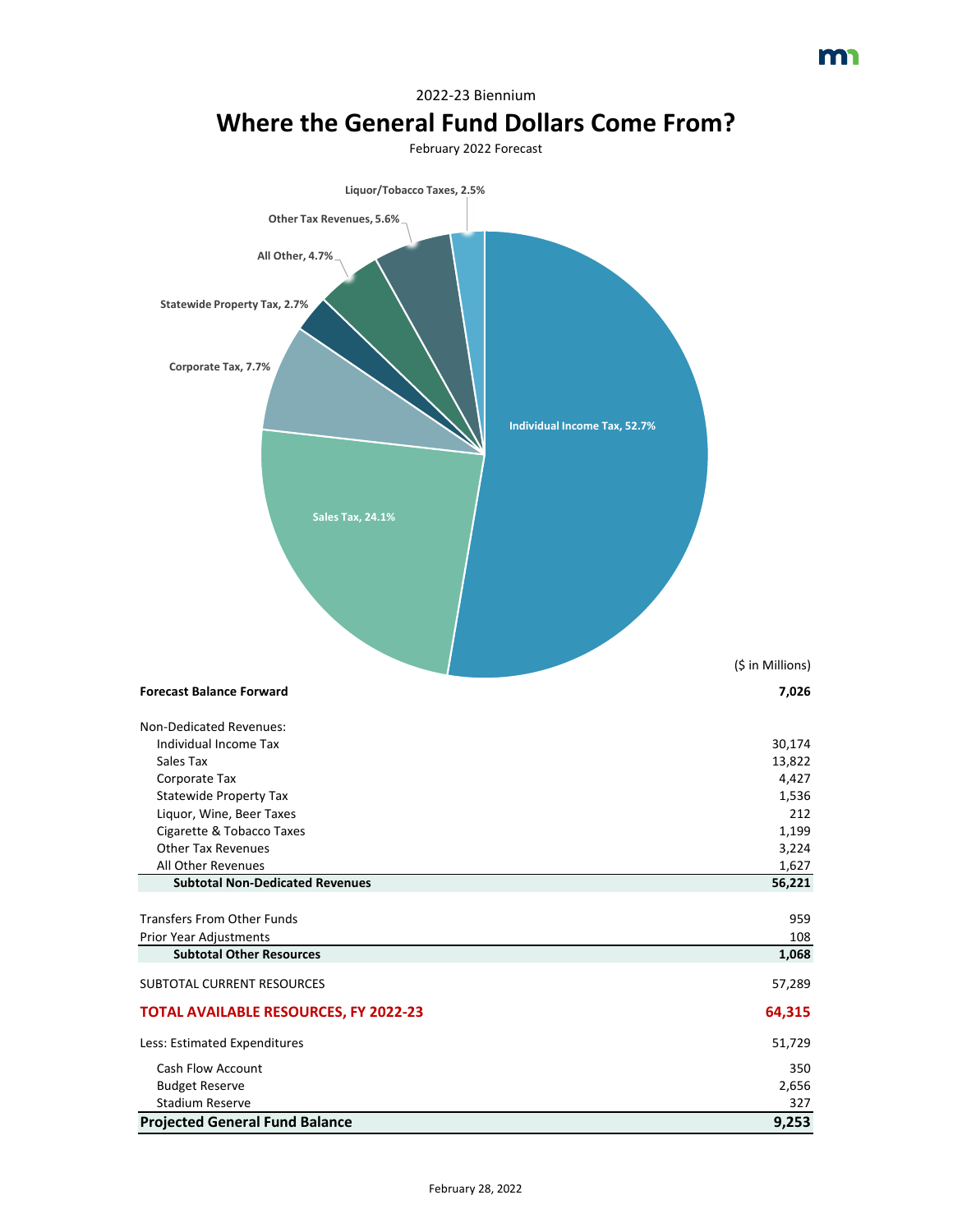![](_page_1_Figure_0.jpeg)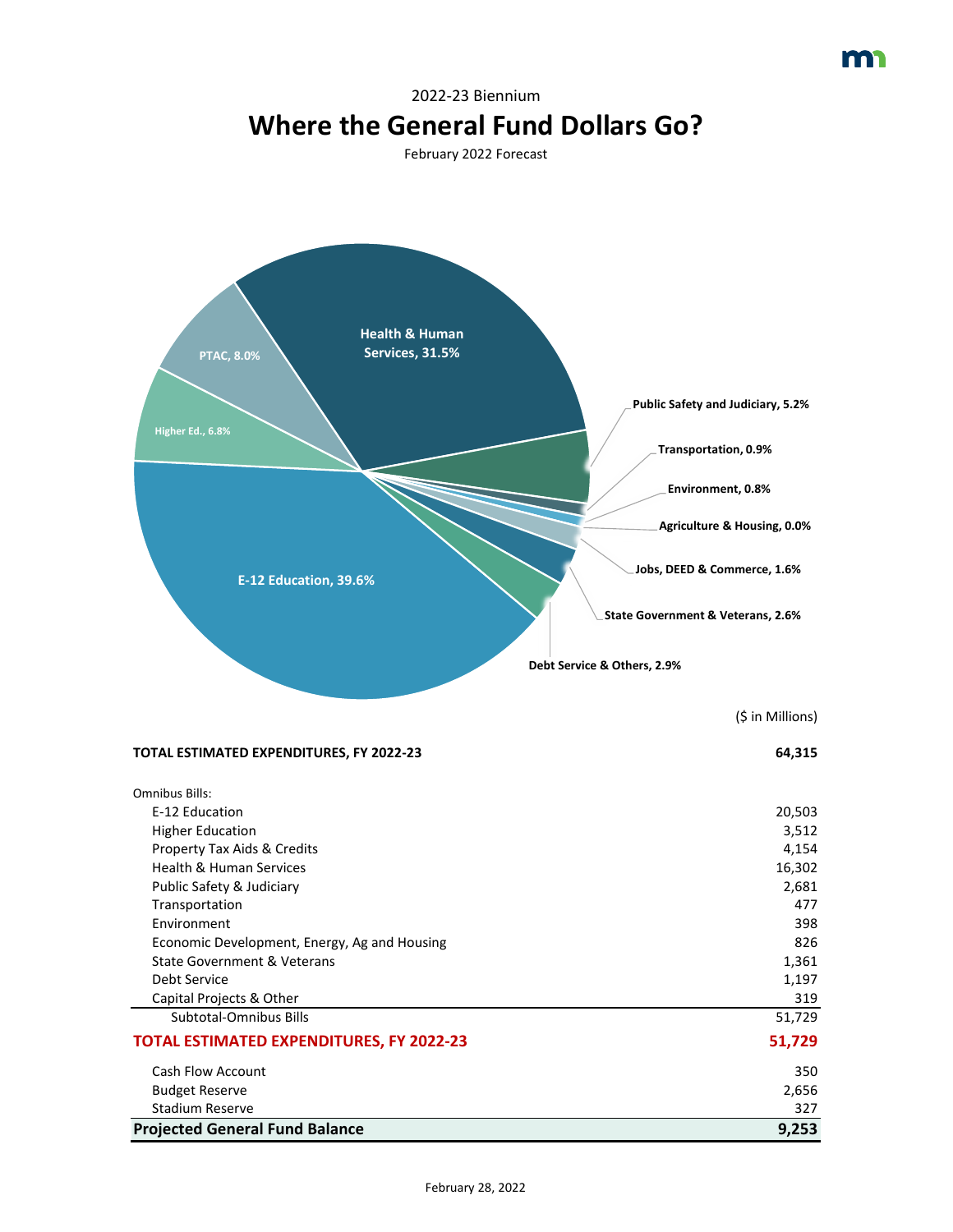![](_page_2_Figure_0.jpeg)

## 2024-25 Biennium

**Projected General Fund Balance 15,288**